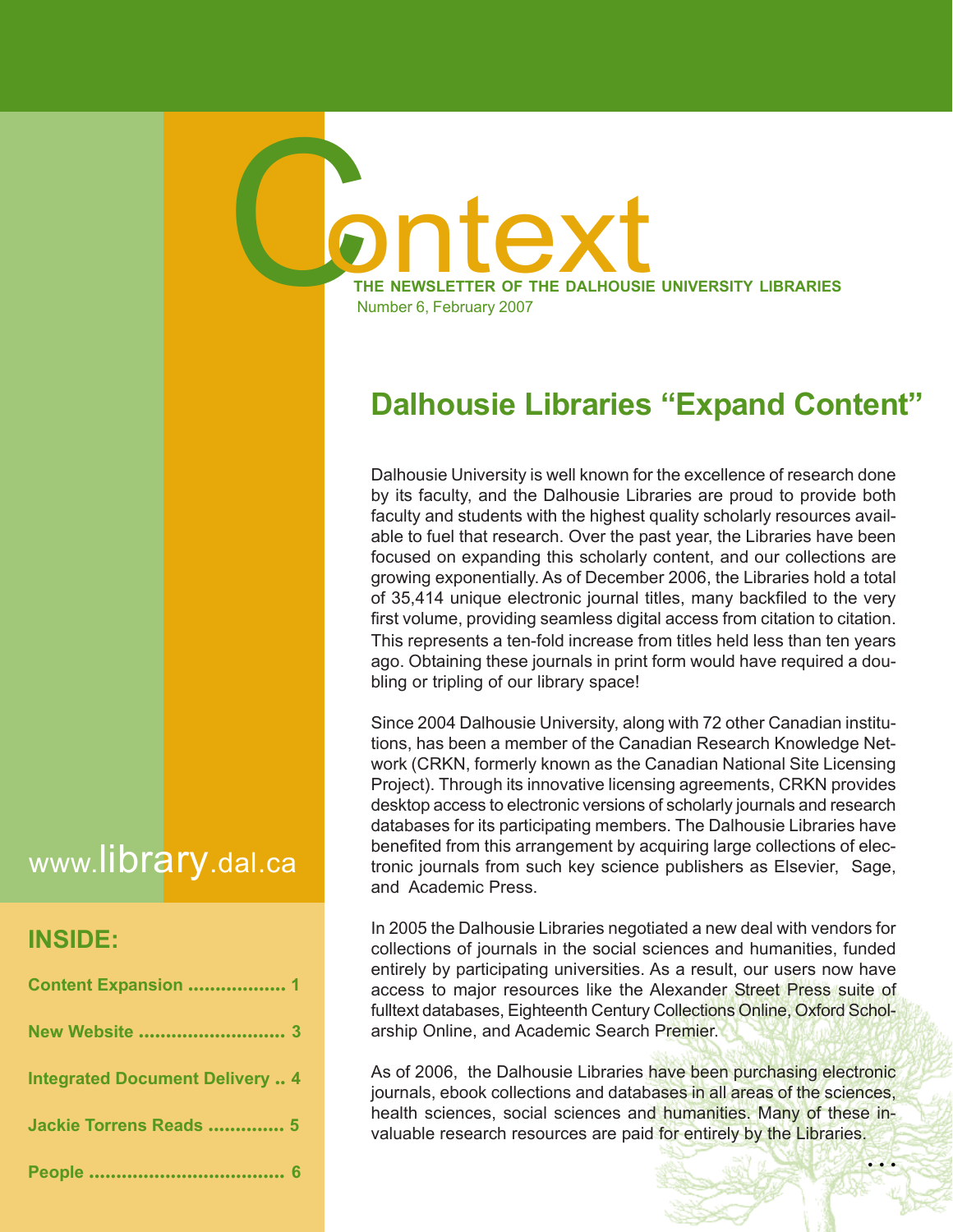### Dalhousie Libraries Expand Content.

Some of the major items we have acquired recently:

#### JSTOR: Arts & Sciences III, Arts & Sciences IV

JSTOR is a collection of full-text, keyword-searchable academic journals dating back to the late 17th century. Dalhousie already participates in the JSTOR Arts & Sciences I and II collections (275 journals), and the JSTOR Business and Language & Literature collections (105 journals). Adding Arts & Sciences III and IV will provide us with archive content for a further 150 journal titles.

#### Springer Online Journal Archive

Springer has digitized approximately 1116 journals from Volume 1, Issue 1 in the Springer Online Journal Archives. All articles are published prior to 1997. Springer's OJA includes a total of 1.8 million archive records comprising approximately 800 journals formerly published by Kluwer and covers the following subject areas:

- Behavioural Sciences
- Biomedical and Life Sciences
- Business and Economics
- Chemistry and Materials Science
- Computer Science
- Earth and Environmental Sciences
- Engineering
- Humanities, Social Sciences and Law
- Mathematics
- Medicine
- Physics and Astronomy

#### Springer/Coutts eBook Collection

A collection of Springer monograph titles in digital format available through the web. The e-book collection includes 3,000 titles to be published in 2007, and a further 9,000 titles from the Springer backlist.

#### Nature Archives (1869-1986)

The journal Nature is the world's most frequently cited multidisciplinary science journal. The addition of the Nature archives for the period 1869-1986 provides researchers with desktop access to almost 100 years of groundbreaking scientific information that until recently was only available in the pages of the bound journals.

#### Taylor & Francis Journal Package for 2007-2009

A collection of more than 1,100 journals covering content from 1997 onward. Two electronic journal packages are being acquired, one including scientific, technical and medical titles, the other including social science and humanities titles.

#### Times Digital Archive

Every page of the Times of London newspaper, digitized and keyword searchable, from the first issue published in 1785 to 1985. For the first time users are able to search the full-text of the entire newspaper, including articles, editorials and advertising.

#### **AccessMedicine**

A collection of 36 online textbooks, plus a self-assessment tool with 3800USMLE-formatted questions, answers and explanations and Lange case files in several disciplines. This package also includes image and audio files, a drugs database, sections on diagnosis and differential diagnosis, laboratory tests, guidelines and patient education information.

#### LWW Journal Legacy Archive

More than 3 million pages of archival research from over 200 journals in nursing, medicine, and healthcare. Offers access to the backfiles of journals that have chronicled important breakthroughs in research and techniques in major clinical and medical specialties, including nursing, infectious disease, surgery, and cardiology. The LWW Journal Legacy Archive includes original research, reviews, notes, letters, and case studies from approximately 35,000 journal issues. Coverage for each journal begins with Volume 1 and runs through the final issue of 1999.

#### LWW Hospital Collection

This collection features 30 top titles such as Kaplan & Sadock's Comprehensive Textbook of Psychiatry and Cancer Principles and Practice of Oncology. It provides access to leading references texts and handbooks to support hospital physicians, nurses, and students.

#### Materials Science and Technology: A ComprehensiveTreatment (Wiley 2005)

An 18 volume work. The renowned series "Materials Science and Technology" is a first in scope, depth, and usability for this continuously growing interdisciplinary field. This edition covers the most important classes of materials: metals, ceramics, glasses, polymers, semiconductors, and composites. This set was purchased by the Killam, Kellogg and Sexton Libraries.

The Dalhousie Libraries are continuing to add judiciously selected electronic content to our holdings, the quality reflecting our ongoing commitment to providing you with the research support you need.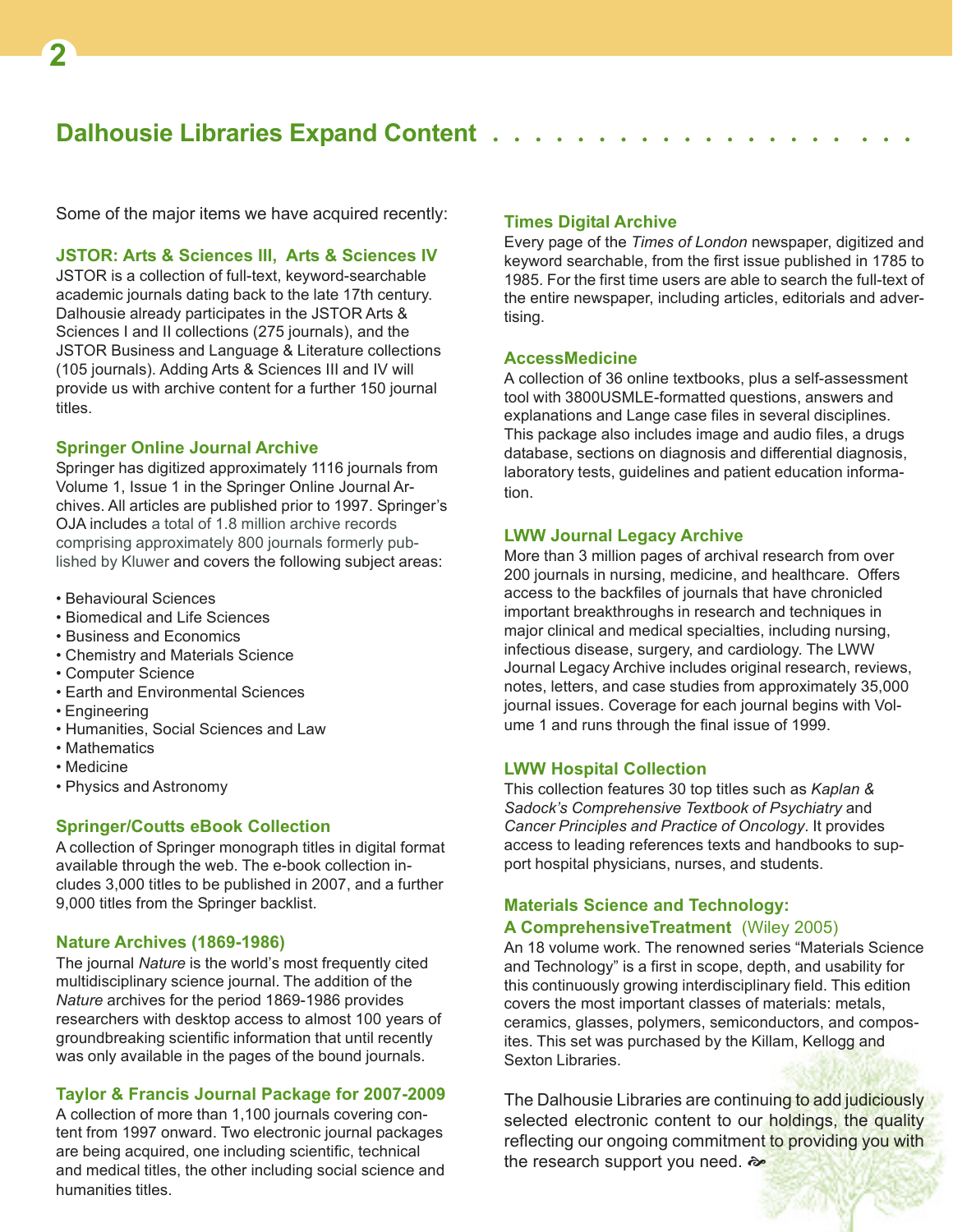# www.library.dal.ca In with the new!

The Dalhousie Libraries are ringing in 2007 with a launch of our brand new website. In response to comments from Dalhousie students and faculty in our 2005 LibQUAL+ survey, the Libraries have completely redesigned the site to make it much easier and more efficient to use. And we're very proud of the results!

When you visit www.library.dal.ca you'll see much more than a whole new look, which is in line with university branding standards. Wherever possible, we have brought



together information from all four Dalhousie Libraries to streamline usability (for example, check out the "Services" and "Contact Us" pages). The most exciting feature of our new site, however, is its focus on subject-specific access to all resources from anywhere on the website. Backed by a more intuitive search engine, the site boasts a dropdown Subject Guides box on every page. Clicking on these links takes you to subject pages packed with librarian-recommended resources in your specific field of interest. In addition, you can now search Novanet directly not only from our homepage, but from any page on the site!

Another useful new feature is the "Find Information" page, which allows you to search for books, articles, databases and journals held by all of the Libraries from one spot. And our "How Do I…?" page now offers a list of 108 options, from accessing library resources from home to how to write an outline. If you're really stuck, click on "Decide Where to Find Information", and you'll see a detailed information retrieval chart guaranteed to unblock your creative processes.

Explore www.library.dal.ca. We've updated it for you and value your feedback, so please let us know what you think!

## Upcoming @ RefWorks Tutorials

| Wednesday February 7  10:30 - 12 |  |
|----------------------------------|--|
| Wednesday February 14  2 - 3:30  |  |
| Thursday February 22  9 - 10:30  |  |
|                                  |  |
|                                  |  |
| Monday March 12  10:30 - 12      |  |
|                                  |  |
|                                  |  |

# Did you know ...

We you to search for books, articles, datat<br>
Do I...?" page now offers a list of 108 op<br>
e. If you're really stuck, click on "Decide V<br>
thart guaranteed to unblock your creative<br>
eedback, so please let us know what you<br>
ee Our new website has a page of information for faculty called Placing Items on Reserve? Just click on **Services ≻Course Reserves**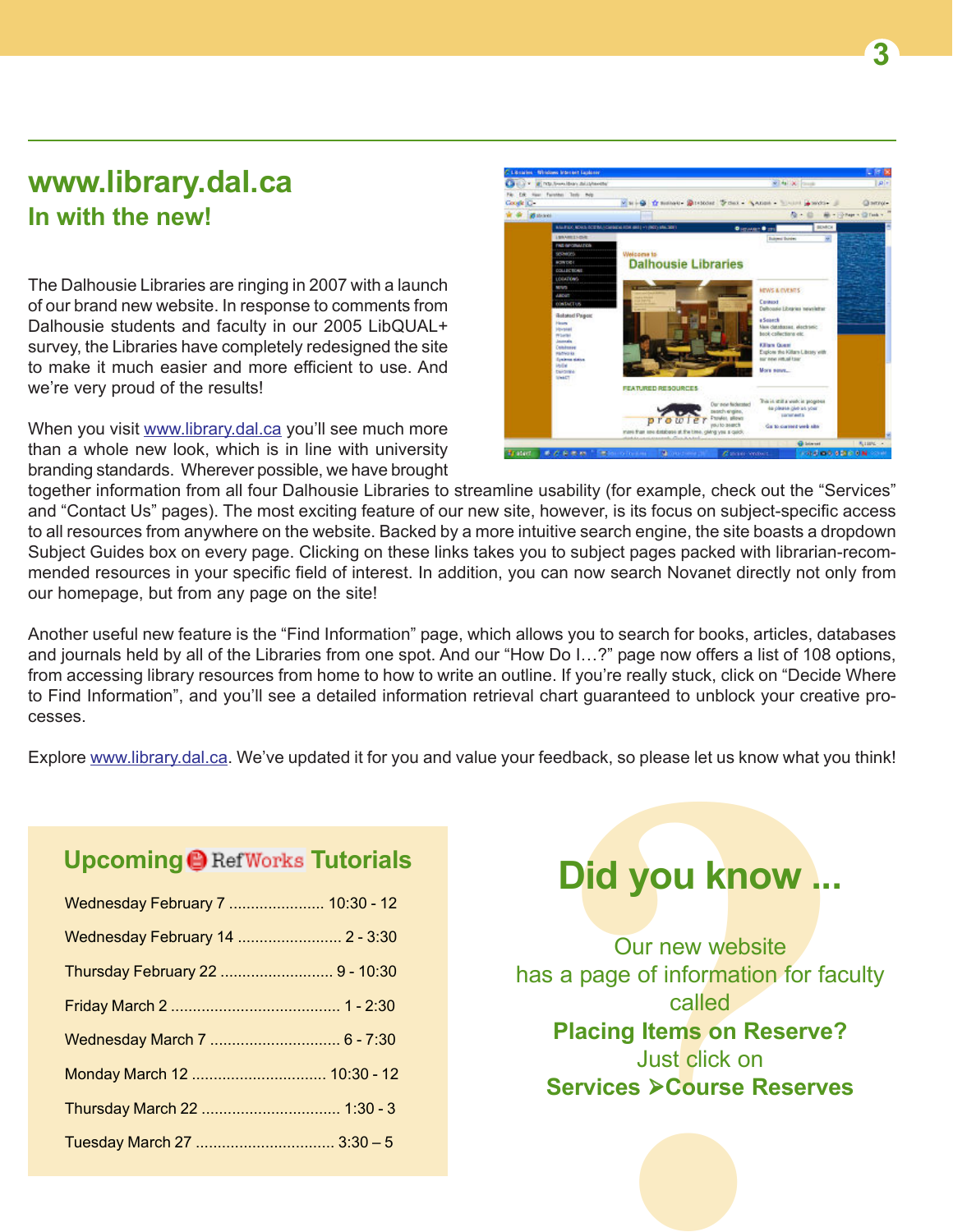# Digital Signage at Killam

4

If you've been in the lobby of the Killam Library recently, you have probably noticed the large screen facing you high up in the glass wall as you walk in. Thanks to generous funding from Student Services, we now have our very own digital messaging system!

The projection screen was acquired for the specific purpose of promoting library-related news and events.\* Content will be provided not only by library staff, but also by all other units in the library, including the Centre for Learning & Teaching, the Writing Resource Centre, the GIS Centre, and of course Student Services. The highly visible, dynamic display can accommodate web content, video, images, text, PowerPoint slide shows and live news feeds. Its prime location in the Killam lobby ensures that all library users will see it as they enter the building.

We will be populating the screen with three types of information. These are, in order of priority:

• Dalhousie Libraries news and current/upcoming events. These include workshops and

tutorials, new resources, special events (e.g. tours, GIS lecture series, public readings, Food For Fines), information about special services/ resources (e.g. group study rooms, Killam Quest), changes in library hours, etc.

- Student Services and Dalhousie University news: specifically, on-campus events and major announcements.
- Emergency messages and breaking news of global significance

Because we're new to this system, we would very much appreciate your feedback on it. For instance, please let us know if there is anything in particular that you personally would like to see up there, or if you feel the content is not displaying clearly enough.

With all this exciting news being promoted right before your eyes, you'll have no excuse for missing out on anything happening in the library—or on campus!

\*The screens in the Killam atrium are managed by Dalhousie Communications & Marketing.

## Integrated Document Delivery Services

As of January 1, 2007, the Dalhousie University Libraries are establishing a single, integrated, campus wide document delivery service. With the imminent implementation of the Relais Enterprise document delivery management system—including the capability to deliver articles to users' desk tops—the development of the new library website, and potential links with Serials Solutions, it is an opportune time to reorganize the four current services into one streamlined service for the benefit of Dalhousie users.

#### What's In It For You?

• It's FREE! Document Delivery and Novanet Express fees have been eliminated for Dalhousie faculty, staff and students for items picked up at a Dalhousie library

- Delivery fees to registered Dalhousie Distance students have also been eliminated
- A single online request form allows you to choose your preferred Dalhousie "pick up" library and includes request tracking capabilities
- "Return to any Dalhousie Library" feature for Document Delivery items

Although most document delivery functions will be based at the Killam Library, it will be through the cooperative efforts of staff at all Dalhousie libraries that the new integrated document delivery will continue to offer the exemplary service which the Dalhousie Libraries have always · been committed to providing.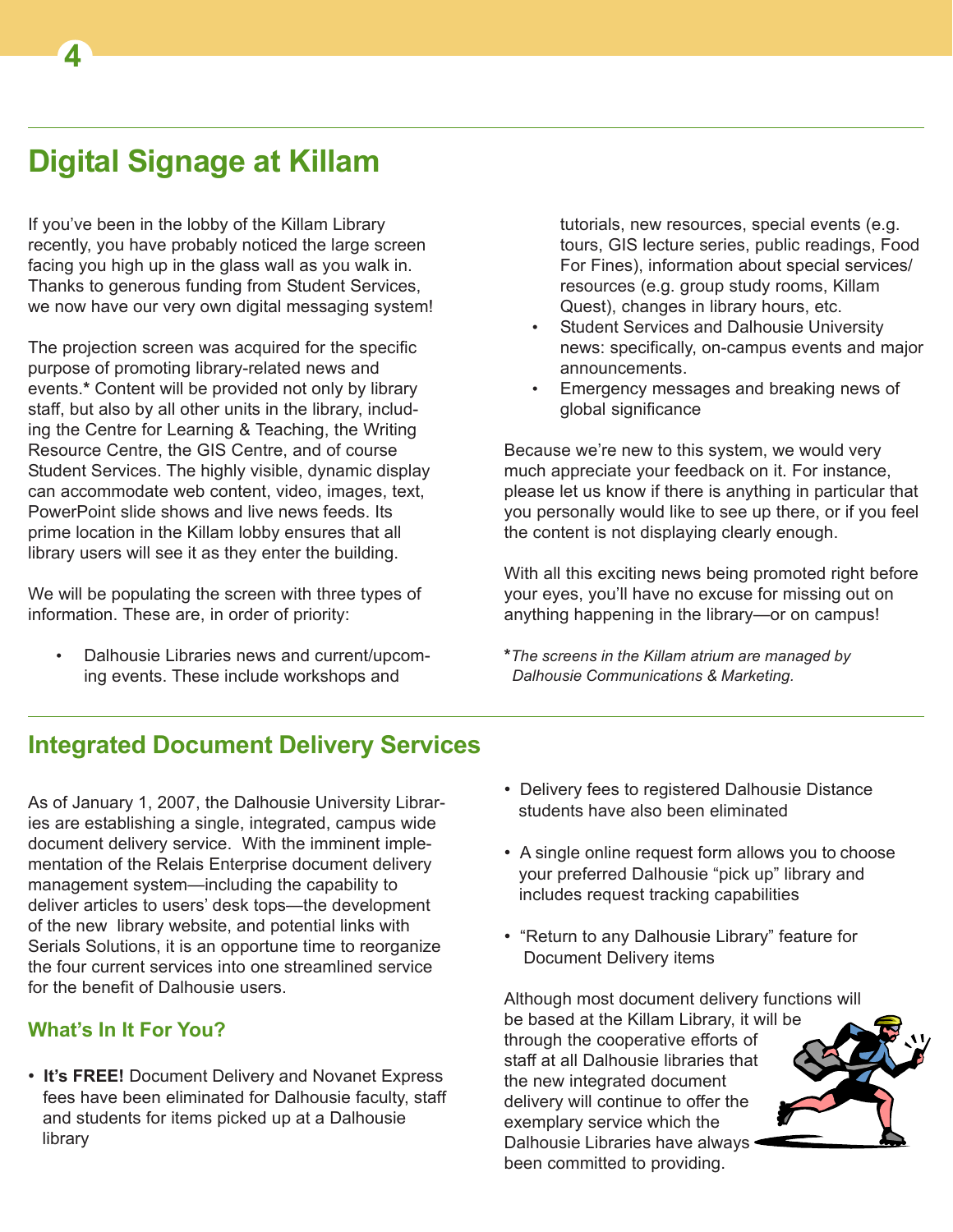# Jackie Torrens Reading

February 1, 2007, 3 p.m. Archives & Special Collections Reading Room 5th floor, Killam Library 494-3615 for more info

# **Outthere** ELECTRONIC BOOKS



Nova Scotia playwright, television writer and actor Jackie Torrens makes a special appearance at Dalhousie to read from her new play in progress, Cubicle: A Play About Falling.

Originally from Prince Edward

Island, Jackie started off her writing life in poetry, under the mentorship of Cape Breton writer Don Domanski. Torrens has had her critically acclaimed plays professionally produced by Eastern Front Theatre, Two Planks and A Passion and Mulgrave Theatre. Her play Georama premiered at the National Arts Center in Ottawa, as part of the On The Verge Festival. Her play Live! Nude! Animal! was filmed for the Bravo! Channel. Torrens made her directorial debut in 2005 with an indie film she also wrote, called Pickled Punk. The film premiered at this year's Atlantic Film Festival and will be screened in February at the National Film Exchange Festival.

Torrens has won two Gemini Awards for her work on CBC's Made In Canada. She has also been nominated for a Gemini for her writing work on Trailer Park Boys. She is currently resident satirist with CBC's Information Morning.

Photo courtesy George Georgakakos



You're probably aware that the Dal Libraries have been acquiring large collections of electronic books, like NetLibrary, AccessMedicine and the History E-Book Project but do you know why?

E-books have been around since the 1990s, but only recently has their potential to be much more than electronic versions of printed texts been exploited to the fullest. Some of the coolest features of today's e-books:

- They are portable, transferable, and fully searchable
- They often incorporate multimedia features such as audio, video and image files and simulations
- E-books contain hyperlinks to other places within the text like citations, other chapters and indexes
- They also contain hyperlinks to online resources, and allow readers to add their own hyperlinks to the text
- They offer annotation tools, enabling researchers to make notes in the margins. and sometimes to share their notes with other readers
- E-books can include commenting and chat tools, allowing readers to interact
- Other useful functions can include printing, copying and pasting, and readability on PDAs

Electronic books offer readers new ways of experiencing and interacting with text. They bring content to life!